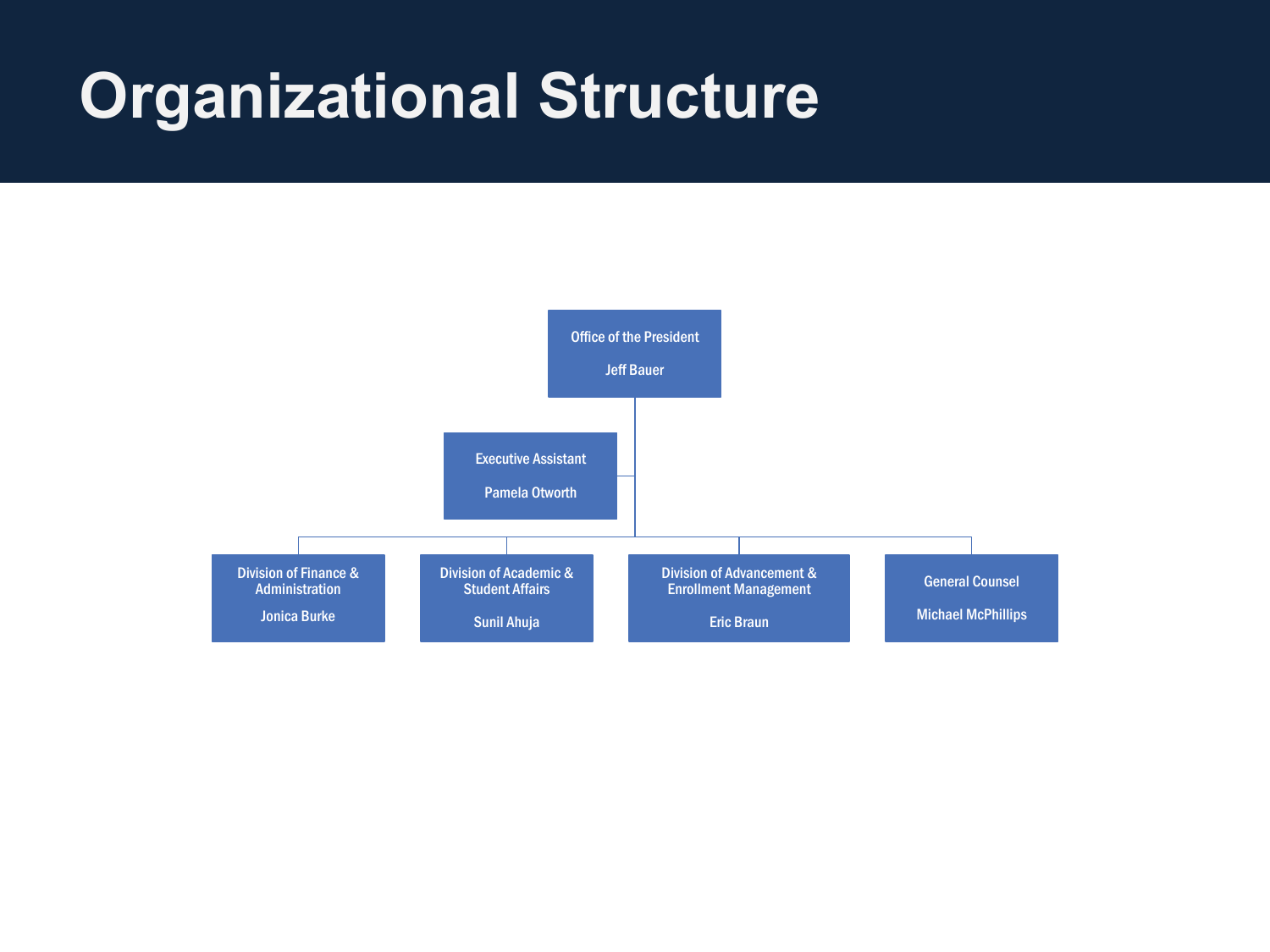## **Academic & Student Affairs**

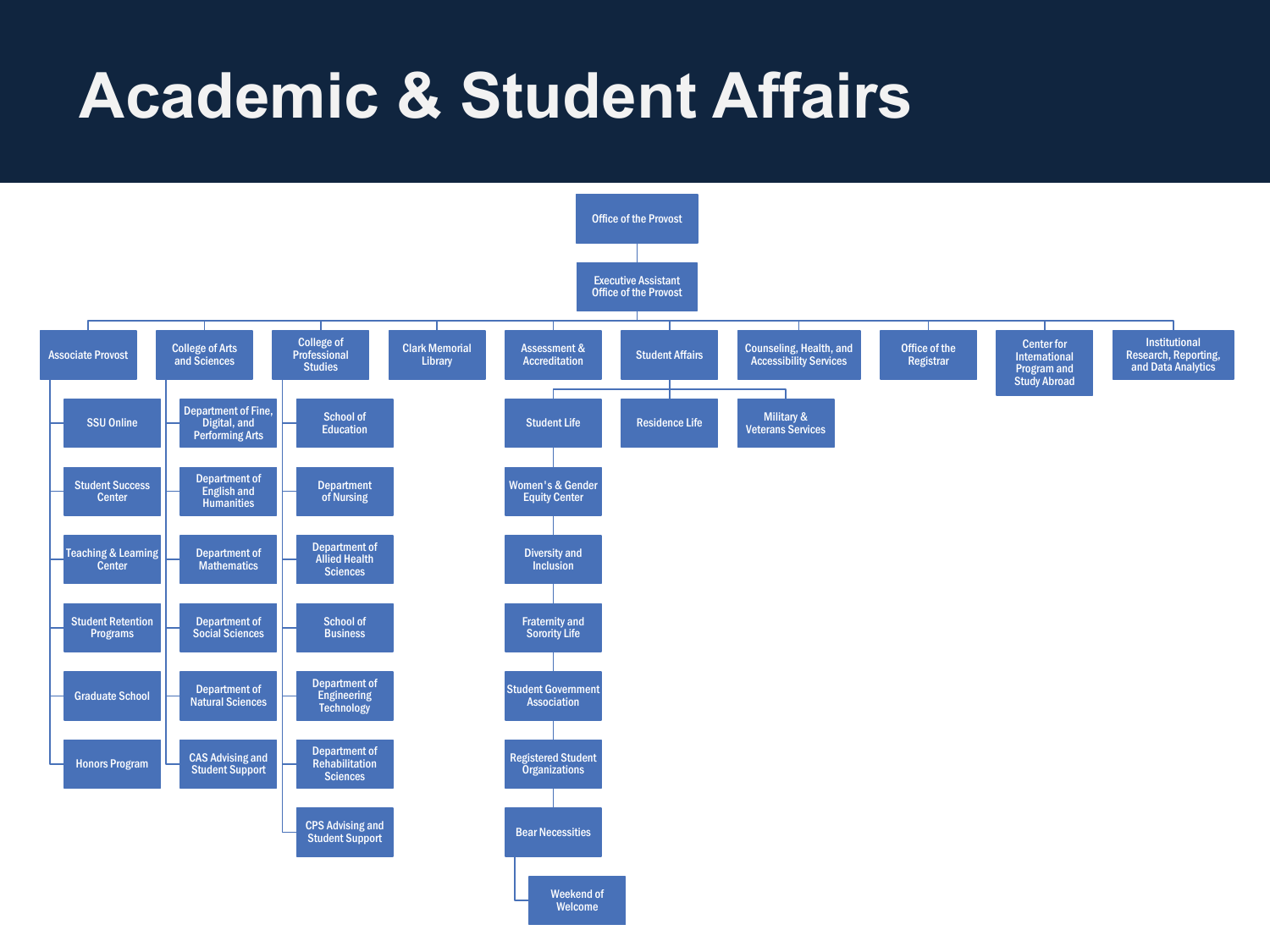## **Finance & Administration**